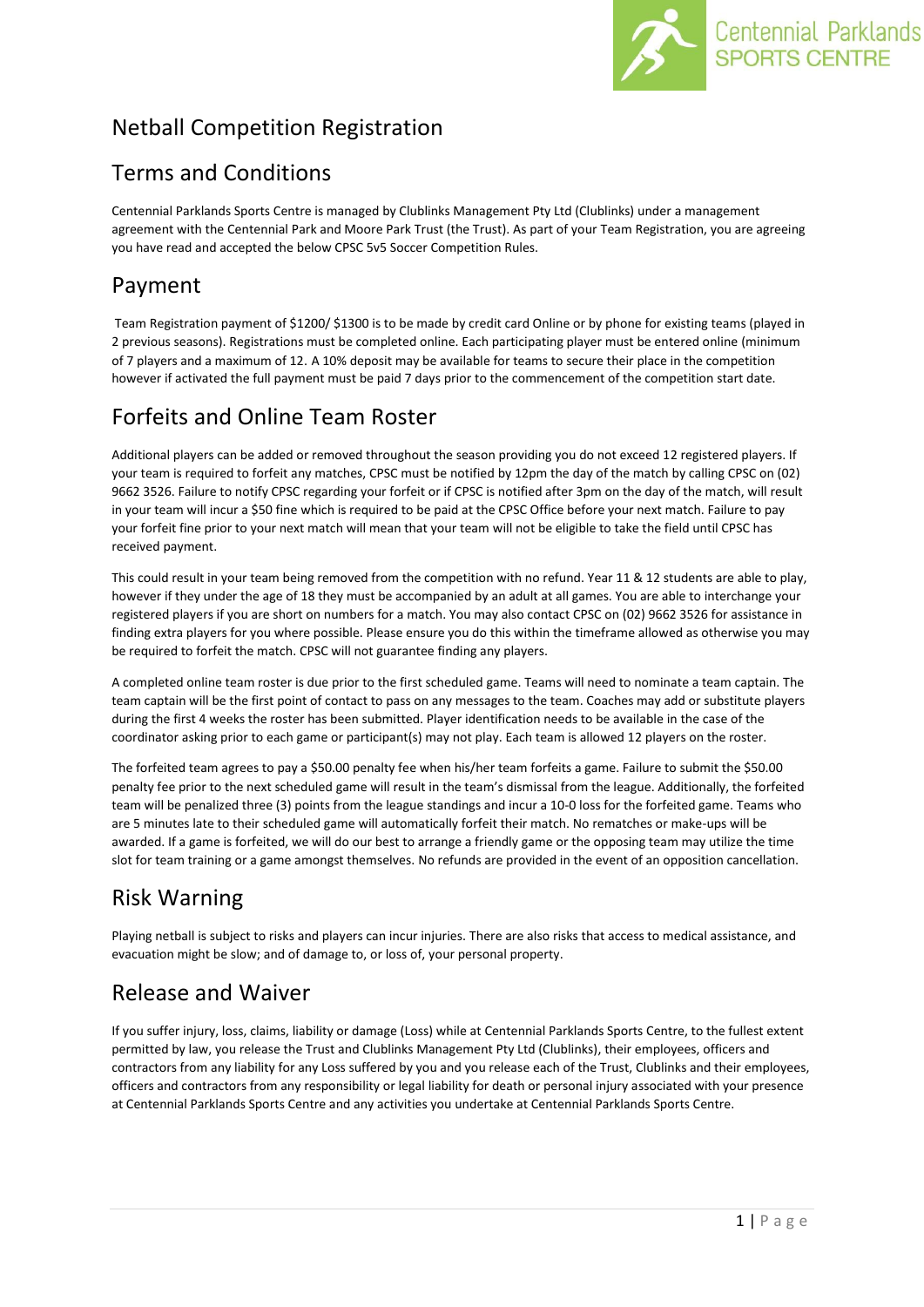

# Inclement Weather

In the case of wet weather and our courts being deemed 'unsafe' to play on we will announce via ou[r FACEBOOK GROUP](https://www.facebook.com/groups/3146644438743705/) We will only post if games are cancelled. The season includes a wet weather round and fixtures will be rescheduled to the following week if possible. No refunds will be provided in the event of inclement weather.

## Tournament Rules:

Tournament rules are subject to change at the discretion of the Tournament Coordinator at any time during the season.

Games cannot be rescheduled or changed once the league schedule has been posted on centennial parklands sports centre website or emailed to the captains. No exceptions!

Teams are awarded: 3 points for a win, 1 point for a tie, 0 points for a loss. The tournament standings are determined by the following: Total Team Points and then Goal Differential.

## Matches

#### Time

- Game times: Run from 6:30pm, 7.10pm, 7:50 and 8.30pm
- Duration: 40 minutes.
- There is a 2-minute break between games
- Time kept on the field by the league co-ordinator
- Teams coming off must exit the field immediately. Teams coming on must be prepared to start the game immediately (no warm-up time or space designated on the game field)
- No extra time in the case of a draw (during regular season)
- Games start promptly according to competition schedule no exceptions
- Failure to field a team will result in a team forfeit
- The clock runs from the designated game time, so if you are late to start the game or return from half time, your game time will be reduced as a result
- There are spaces around the game pitches which you can warm up and cool down in, please ensure that your warmup/cool down does not affect the running of the competition

### Team Composition

- Team must have a minimum of 5 players for the game to go ahead.
- Substitutions are made during the intervals. No substitutions are made during play.
- Mixed teams 3 males are allowed on court at one time. One male in each third e.g. 1 (GK/GD) 1 (WD/WA/C) 1 (GA/GS)

## Code of Conduct

### Player Rules

- Wear suitable footwear trainers. No jewellery, hair tied & fingernails cut short.
- Always show good sportsmanship.
- Be fair, considerate and honest in all dealing with others.
- Always treat all players & umpires with respect. Verbal abuse of officials or other players, deliberately fouling or provoking an opponent and throwing/ damaging equipment is not acceptable or permitted.
- Refrain from any form of personal abuse or any form of harassment towards your players.
- Condemn the use of violence in any form.
- Participate fairly and safely.
- Abide by decisions, without argument or bad temper.
	- o Respect the decision of umpires. If there is a disagreement, follow the appropriate procedure below to question the decision.